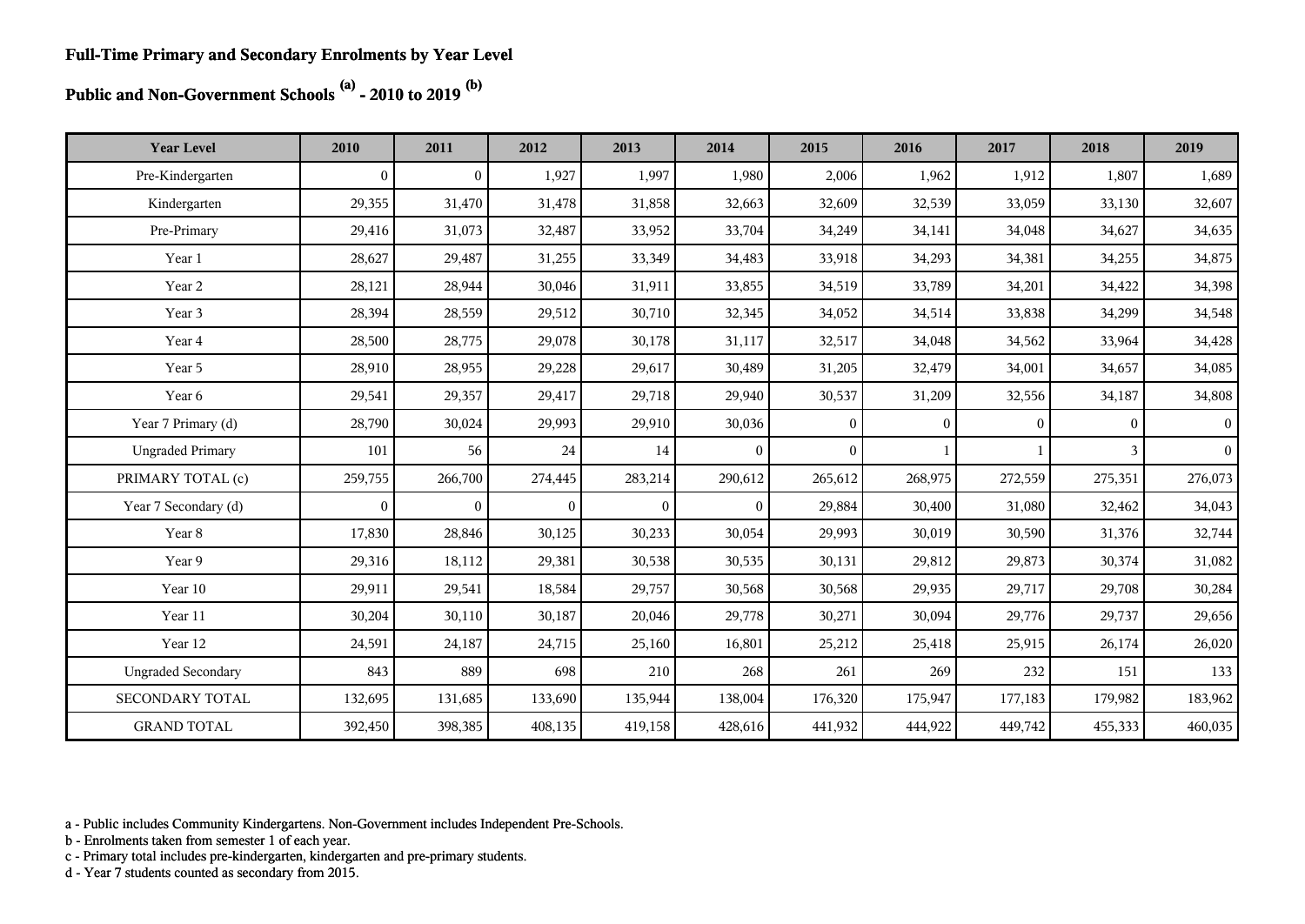## **Public Schools(a) - 2010 to 2019 (b)**

| <b>Year Level</b>         | 2010         | 2011           | 2012           | 2013           | 2014           | 2015           | 2016         | 2017         | 2018         | 2019           |
|---------------------------|--------------|----------------|----------------|----------------|----------------|----------------|--------------|--------------|--------------|----------------|
| Pre-Kindergarten          | $\mathbf{0}$ | $\overline{0}$ | $\overline{0}$ | $\overline{0}$ | $\overline{0}$ | $\mathbf{0}$   | $\mathbf{0}$ | $\mathbf{0}$ | $\theta$     | $\overline{0}$ |
| Kindergarten              | 20,859       | 22,463         | 23,095         | 23,338         | 23,928         | 23,894         | 23,877       | 24,543       | 24,644       | 24,397         |
| Pre-Primary               | 20,874       | 22,086         | 23,802         | 24,992         | 24,730         | 25,139         | 25,171       | 25,174       | 25,953       | 25,839         |
| Year 1                    | 20,479       | 21,212         | 22,561         | 24,427         | 25,370         | 24,918         | 25,171       | 25,465       | 25,444       | 26,075         |
| Year 2                    | 20,143       | 20,633         | 21,589         | 23,086         | 24,785         | 25,349         | 24,859       | 25,102       | 25,425       | 25,417         |
| Year 3                    | 20,288       | 20,264         | 20,969         | 22,037         | 23,298         | 24,816         | 25,261       | 24,853       | 25,064       | 25,344         |
| Year 4                    | 20,052       | 20,262         | 20,458         | 21,253         | 22,109         | 23,145         | 24,647       | 25,172       | 24,708       | 24,985         |
| Year 5                    | 19,999       | 19,994         | 20,250         | 20,479         | 21,083         | 21,784         | 22,797       | 24,301       | 24,775       | 24,351         |
| Year 6                    | 20,658       | 20,105         | 20,197         | 20,455         | 20,556         | 20,996         | 21,639       | 22,737       | 24,132       | 24,644         |
| Year 7 Primary (d)        | 17,840       | 18,334         | 17,893         | 17,644         | 17,672         | $\overline{0}$ | $\mathbf{0}$ | $\Omega$     | $\Omega$     | $\vert$ 0      |
| <b>Ungraded Primary</b>   | $\mathbf{0}$ |                | $\overline{0}$ | $\overline{0}$ | $\overline{0}$ | $\overline{0}$ | $\mathbf{0}$ | $\mathbf{0}$ | $\mathbf{0}$ | $\vert$ 0      |
| PRIMARY TOTAL (c)         | 181,192      | 185,354        | 190,814        | 197,711        | 203,531        | 190,041        | 193,422      | 197,347      | 200,145      | 201,052        |
| Year 7 Secondary (d)      | $\mathbf{0}$ | $\overline{0}$ | $\overline{0}$ | $\overline{0}$ | $\overline{0}$ | 17,394         | 17,783       | 18,673       | 19,679       | 20,824         |
| Year 8                    | 9,188        | 16,115         | 17,116         | 17,067         | 16,993         | 17,185         | 17,469       | 17,970       | 18,762       | 19,612         |
| Year 9                    | 16,860       | 9,567          | 16,710         | 17,643         | 17,569         | 17,460         | 17,326       | 17,582       | 18,057       | 18,702         |
| Year 10                   | 17,281       | 17,140         | 10,160         | 17,212         | 17,880         | 17,811         | 17,451       | 17,462       | 17,576       | 17,923         |
| Year 11                   | 18,532       | 18,371         | 18,538         | 11,979         | 18,115         | 18,419         | 18,187       | 18,088       | 17,954       | 17,839         |
| Year 12                   | 14,446       | 13,867         | 14,304         | 14,625         | 9,547          | 14,566         | 14,660       | 15,075       | 15,278       | 15,159         |
| <b>Ungraded Secondary</b> | 616          | 599            | 487            | 38             | 104            | 76             | 79           | 74           | 69           | 88             |
| <b>SECONDARY TOTAL</b>    | 76,923       | 75,659         | 77,315         | 78,564         | 80,208         | 102,911        | 102,955      | 104,924      | 107,375      | 110,147        |
| <b>GRAND TOTAL</b>        | 258,115      | 261,013        | 268,129        | 276,275        | 283,739        | 292,952        | 296,377      | 302,271      | 307,520      | 311,199        |

a - Includes Community Kindergartens.

b - Enrolments taken from semester 1 of each year.

c - Primary total includes kindergarten and pre-primary students.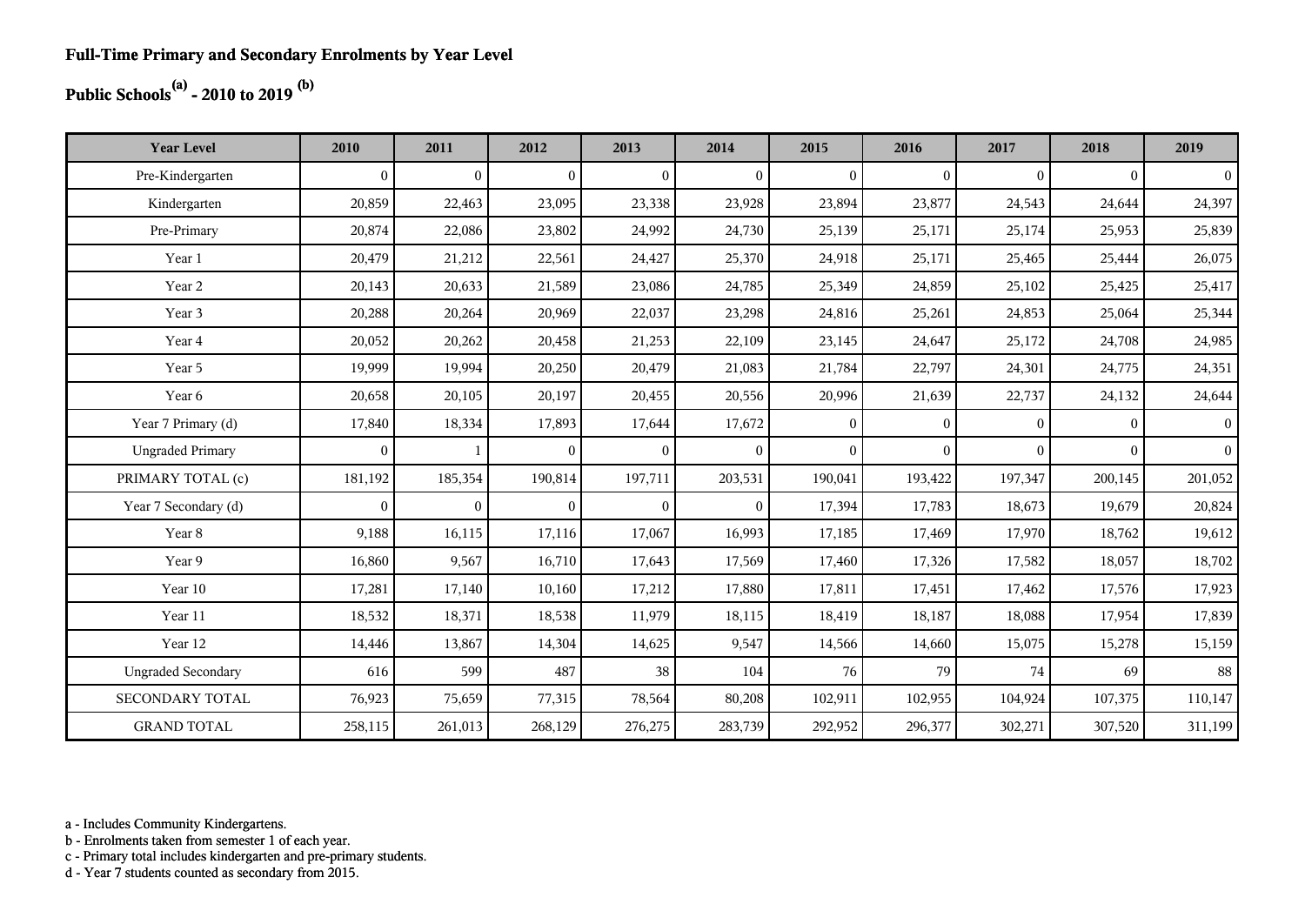#### **Full-Time Primary and Secondary Enrolments by Year Level**

## **Non-Government Schools (a) - 2010 to 2019 (b)**

| <b>Year Level</b>         | 2010             | 2011         | 2012           | 2013           | 2014         | 2015         | 2016     | 2017         | 2018         | 2019           |
|---------------------------|------------------|--------------|----------------|----------------|--------------|--------------|----------|--------------|--------------|----------------|
| Pre-Kindergarten          | $\boldsymbol{0}$ | $\mathbf{0}$ | 1,927          | 1,997          | 1,980        | 2,006        | 1,962    | 1,912        | 1,807        | 1,689          |
| Kindergarten              | 8,496            | 9,007        | 8,383          | 8,520          | 8,735        | 8,715        | 8,662    | 8,516        | 8,486        | 8,210          |
| Pre-Primary               | 8,542            | 8,987        | 8,685          | 8,960          | 8,974        | 9,110        | 8,970    | 8,874        | 8,674        | 8,796          |
| Year 1                    | 8,148            | 8,275        | 8,694          | 8,922          | 9,113        | 9,000        | 9,122    | 8,916        | 8,811        | 8,800          |
| Year 2                    | 7,978            | 8,311        | 8,457          | 8,825          | 9,070        | 9,170        | 8,930    | 9,099        | 8,997        | 8,981          |
| Year 3                    | 8,106            | 8,295        | 8,543          | 8,673          | 9,047        | 9,236        | 9,253    | 8,985        | 9,235        | 9,204          |
| Year 4                    | 8,448            | 8,513        | 8,620          | 8,925          | 9,008        | 9,372        | 9,401    | 9,390        | 9,256        | 9,443          |
| Year 5                    | 8,911            | 8,961        | 8,978          | 9,138          | 9,406        | 9,421        | 9,682    | 9,700        | 9,882        | 9,734          |
| Year 6                    | 8,883            | 9,252        | 9,220          | 9,263          | 9,384        | 9,541        | 9,570    | 9,819        | 10,055       | 10,164         |
| Year 7 Primary (d)        | 10,950           | 11,690       | 12,100         | 12,266         | 12,364       | $\mathbf{0}$ | $\Omega$ | $\mathbf{0}$ | $\mathbf{0}$ | $\vert$        |
| <b>Ungraded Primary</b>   | 101              | 55           | 24             | 14             | $\theta$     | $\theta$     |          |              | 3            | 0 <sup>1</sup> |
| PRIMARY TOTAL (c)         | 78,563           | 81,346       | 83,631         | 85,503         | 87,081       | 75,571       | 75,553   | 75,212       | 75,206       | 75,021         |
| Year 7 Secondary (d)      | $\mathbf{0}$     | $\bf{0}$     | $\overline{0}$ | $\overline{0}$ | $\mathbf{0}$ | 12,490       | 12,617   | 12,407       | 12,783       | 13,219         |
| Year 8                    | 8,642            | 12,731       | 13,009         | 13,166         | 13,061       | 12,808       | 12,550   | 12,620       | 12,614       | 13,132         |
| Year 9                    | 12,456           | 8,545        | 12,671         | 12,895         | 12,966       | 12,671       | 12,486   | 12,291       | 12,317       | 12,380         |
| Year 10                   | 12,630           | 12,401       | 8,424          | 12,545         | 12,688       | 12,757       | 12,484   | 12,255       | 12,132       | 12,361         |
| Year 11                   | 11,672           | 11,739       | 11,649         | 8,067          | 11,663       | 11,852       | 11,907   | 11,688       | 11,783       | 11,817         |
| Year 12                   | 10,145           | 10,320       | 10,411         | 10,535         | 7,254        | 10,646       | 10,758   | 10,840       | 10,896       | 10,861         |
| <b>Ungraded Secondary</b> | 227              | 290          | 211            | 172            | 164          | 185          | 190      | 158          | 82           | 45             |
| <b>SECONDARY TOTAL</b>    | 55,772           | 56,026       | 56,375         | 57,380         | 57,796       | 73,409       | 72,992   | 72,259       | 72,607       | 73,815         |
| <b>GRAND TOTAL</b>        | 134,335          | 137,372      | 140,006        | 142,883        | 144,877      | 148,980      | 148,545  | 147,471      | 147,813      | 148,836        |

a - Includes Independent Pre-Schools.

b - Enrolments taken from semester 1 of each year.

c - Primary total includes pre-kindergarten, kindergarten and pre-primary students.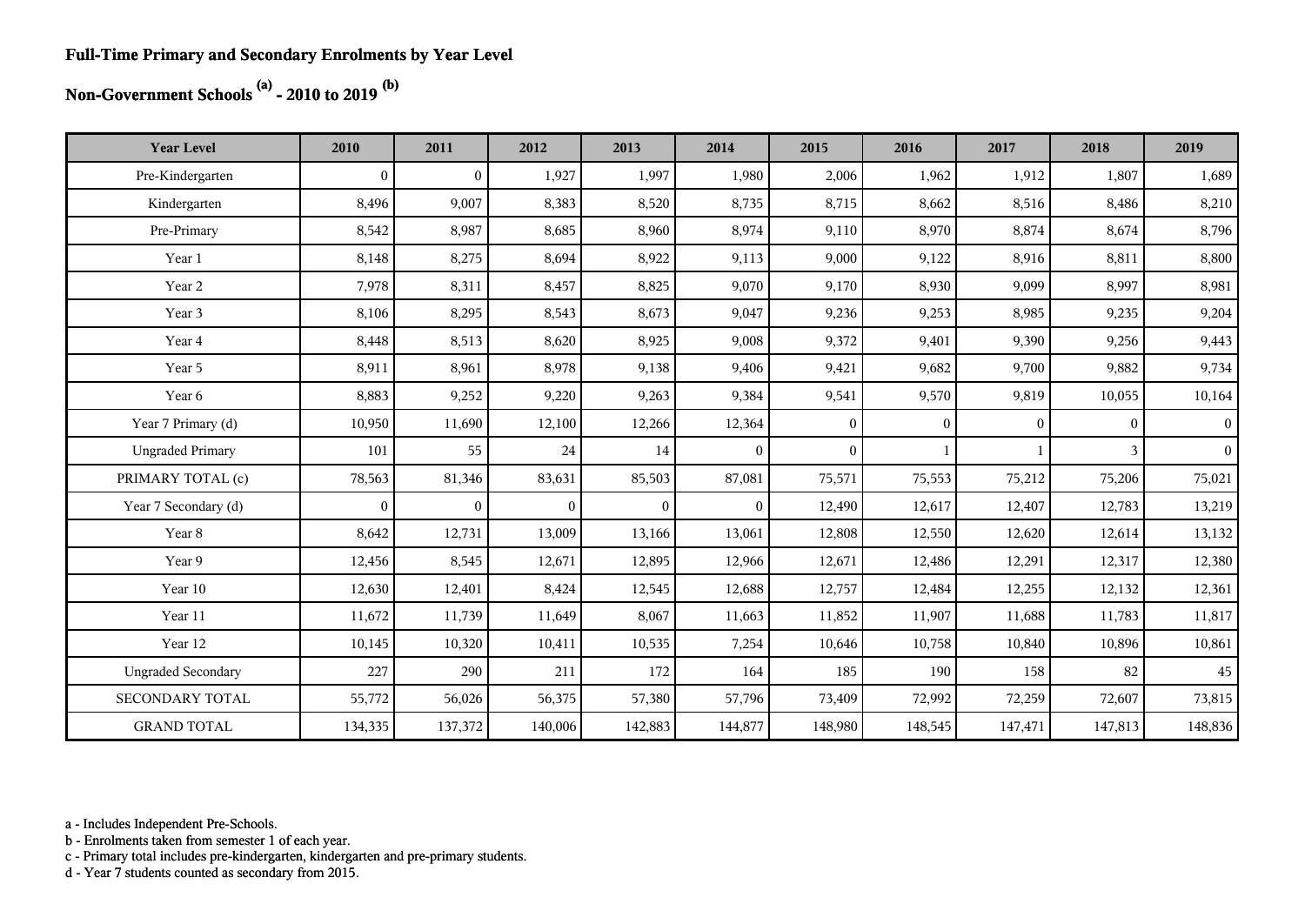**Public and Non-Government Schools (a) - 2010 to 2019 (b)**

| <b>Year Level</b>         | 2010         | 2011           | 2012           | 2013           | 2014           | 2015           | 2016         | 2017     | 2018     | 2019            |
|---------------------------|--------------|----------------|----------------|----------------|----------------|----------------|--------------|----------|----------|-----------------|
| Pre-Kindergarten          | $\mathbf{0}$ | $\overline{0}$ | 22             | 32             | 38             | 32             | 26           | 22       | 30       | 20              |
| Kindergarten              | 1,997        | 2,109          | 2,044          | 2,067          | 2,013          | 2,062          | 1,955        | 2,074    | 2,131    | 2,058           |
| Pre-Primary               | 2,101        | 2,230          | 2,292          | 2,269          | 2,252          | 2,276          | 2,315        | 2,290    | 2,388    | 2,465           |
| Year 1                    | 2,004        | 2,183          | 2,241          | 2,312          | 2,361          | 2,354          | 2,296        | 2,387    | 2,388    | 2,481           |
| Year 2                    | 2,054        | 2,002          | 2,163          | 2,237          | 2,352          | 2,333          | 2,345        | 2,350    | 2,444    | 2,434           |
| Year 3                    | 2,120        | 2,073          | 1,972          | 2,147          | 2,264          | 2,402          | 2,355        | 2,400    | 2,371    | 2,478           |
| Year 4                    | 2,035        | 2,110          | 2,059          | 1,968          | 2,168          | 2,282          | 2,367        | 2,383    | 2,434    | 2,430           |
| Year 5                    | 2,018        | 2,043          | 2,108          | 2,061          | 2,001          | 2,205          | 2,279        | 2,386    | 2,434    | 2,452           |
| Year 6                    | 2,090        | 2,021          | 2,000          | 2,100          | 2,060          | 2,011          | 2,167        | 2,318    | 2,436    | 2,454           |
| Year 7 Primary (d)        | 1,872        | 2,066          | 2,020          | 1,971          | 2,120          | $\overline{0}$ | $\mathbf{0}$ | $\theta$ | $\theta$ | $\vert 0 \vert$ |
| <b>Ungraded Primary</b>   | 68           | 24             | $\overline{0}$ | $\overline{0}$ | $\theta$       | $\theta$       |              | $\theta$ | 3        | $\vert 0 \vert$ |
| PRIMARY TOTAL (c)         | 18,359       | 18,861         | 18,921         | 19,164         | 19,629         | 17,957         | 18,106       | 18,610   | 19,059   | 19,272          |
| Year 7 Secondary (d)      | $\mathbf{0}$ | $\overline{0}$ | $\overline{0}$ | $\overline{0}$ | $\overline{0}$ | 1,969          | 1,894        | 2,095    | 2,276    | 2,392           |
| Year 8                    | 1,090        | 1,769          | 1,954          | 1,917          | 1,923          | 2,012          | 1,995        | 1,969    | 2,171    | 2,360           |
| Year 9                    | 1,797        | 1,106          | 1,780          | 1,959          | 1,907          | 1,929          | 1,923        | 1,947    | 1,907    | 2,094           |
| Year 10                   | 1,743        | 1,742          | 1,053          | 1,692          | 1,845          | 1,902          | 1,782        | 1,870    | 1,872    | 1,833           |
| Year 11                   | 1,655        | 1,608          | 1,651          | 1,111          | 1,569          | 1,693          | 1,662        | 1,653    | 1,712    | 1,781           |
| Year 12                   | 1,023        | 956            | 955            | 1,094          | 714            | 1,082          | 1,037        | 1,140    | 1,224    | 1,271           |
| <b>Ungraded Secondary</b> | 71           | 63             | 44             | 33             | 43             | 45             | 58           | 49       | 26       | $\overline{4}$  |
| SECONDARY TOTAL           | 7,379        | 7,244          | 7,437          | 7,806          | 8,001          | 10,632         | 10,351       | 10,723   | 11,188   | 11,735          |
| <b>GRAND TOTAL</b>        | 25,738       | 26,105         | 26,358         | 26,970         | 27,630         | 28,589         | 28,457       | 29,333   | 30,247   | 31,007          |

a - Public includes Community Kindergartens. Non-Government includes Independent Pre-Schools.

b - Enrolments taken from semester 1 of each year.

c - Primary total includes pre-kindergarten, kindergarten and pre-primary students.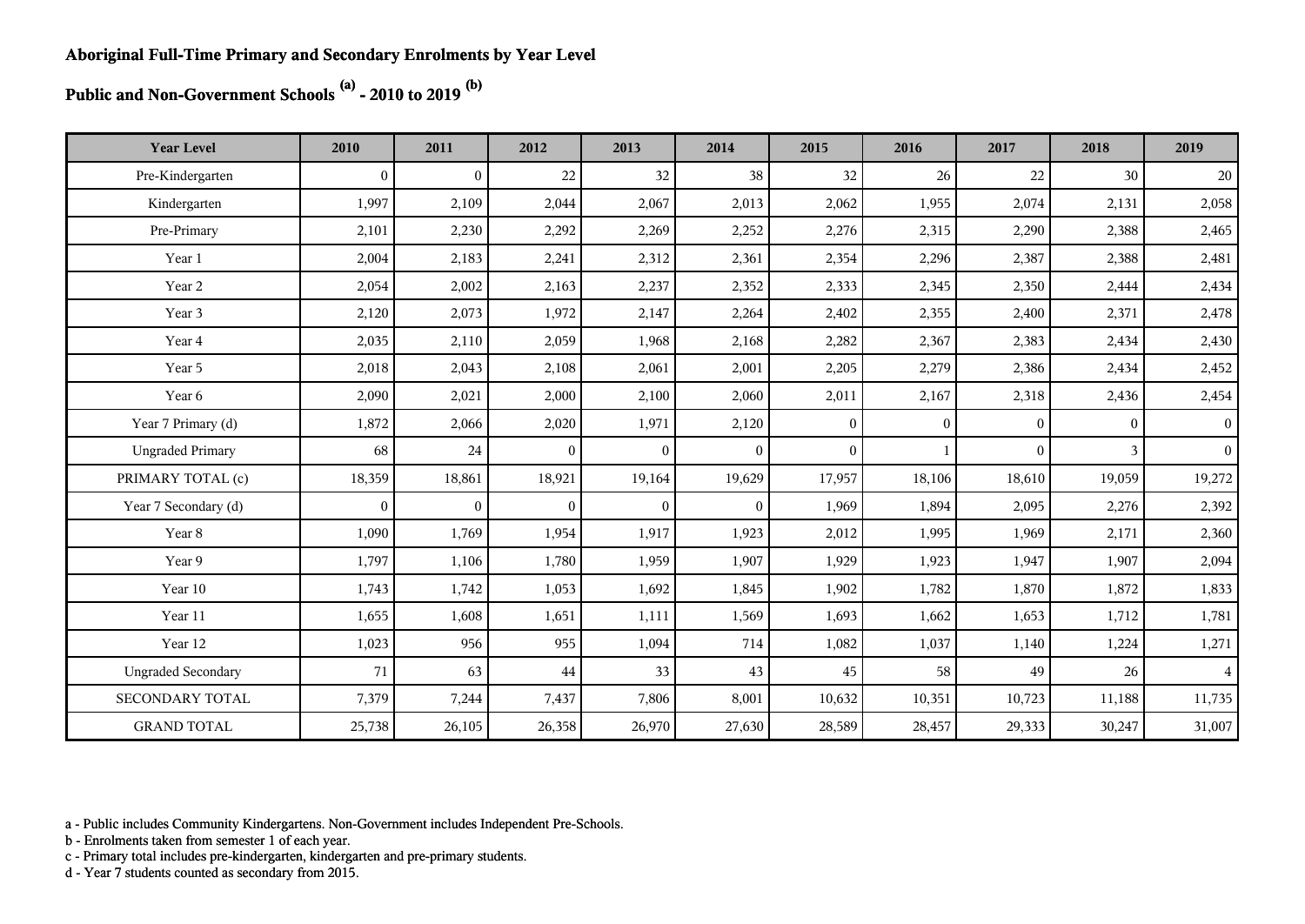## **Public Schools(a) - 2010 to 2019 (b)**

| <b>Year Level</b>         | 2010         | 2011           | 2012           | 2013         | 2014           | 2015           | 2016         | 2017     | 2018     | 2019           |
|---------------------------|--------------|----------------|----------------|--------------|----------------|----------------|--------------|----------|----------|----------------|
| Pre-Kindergarten          | $\mathbf{0}$ | $\overline{0}$ | $\overline{0}$ | $\Omega$     | $\mathbf{0}$   | $\theta$       | $\mathbf{0}$ | $\Omega$ | $\theta$ | $\overline{0}$ |
| Kindergarten              | 1,790        | 1,873          | 1,804          | 1,819        | 1,773          | 1,812          | 1,714        | 1,854    | 1,860    | 1,800          |
| Pre-Primary               | 1,793        | 1,935          | 2,032          | 1,982        | 1,992          | 1,997          | 2,027        | 2,020    | 2,115    | 2,137          |
| Year 1                    | 1,735        | 1,900          | 1,973          | 2,055        | 2,071          | 2,085          | 2,025        | 2,123    | 2,108    | 2,181          |
| Year 2                    | 1,769        | 1,757          | 1,885          | 1,983        | 2,083          | 2,060          | 2,076        | 2,073    | 2,160    | 2,139          |
| Year 3                    | 1,826        | 1,776          | 1,707          | 1,857        | 1,978          | 2,120          | 2,065        | 2,134    | 2,074    | 2,192          |
| Year 4                    | 1,736        | 1,815          | 1,781          | 1,709        | 1,882          | 1,999          | 2,089        | 2,095    | 2,141    | 2,125          |
| Year 5                    | 1,744        | 1,749          | 1,817          | 1,781        | 1,728          | 1,912          | 1,989        | 2,129    | 2,128    | 2,169          |
| Year 6                    | 1,790        | 1,765          | 1,696          | 1,800        | 1,782          | 1,754          | 1,872        | 2,032    | 2,156    | 2,144          |
| Year 7 Primary (d)        | 1,606        | 1,785          | 1,723          | 1,640        | 1,767          | $\overline{0}$ | $\mathbf{0}$ | $\Omega$ | $\Omega$ | 0 <sup>1</sup> |
| <b>Ungraded Primary</b>   | $\mathbf{0}$ |                | $\overline{0}$ | $\mathbf{0}$ | $\overline{0}$ | $\mathbf{0}$   | $\mathbf{0}$ | $\Omega$ | $\Omega$ | 0 <sup>1</sup> |
| PRIMARY TOTAL (c)         | 15,789       | 16,356         | 16,418         | 16,626       | 17,056         | 15,739         | 15,857       | 16,460   | 16,742   | 16,887         |
| Year 7 Secondary (d)      | $\mathbf{0}$ | $\mathbf{0}$   | $\overline{0}$ | $\mathbf{0}$ | $\overline{0}$ | 1,632          | 1,534        | 1,714    | 1,856    | 1,975          |
| Year 8                    | 817          | 1,427          | 1,608          | 1,538        | 1,507          | 1,633          | 1,619        | 1,584    | 1,726    | 1,858          |
| Year 9                    | 1,456        | 831            | 1,434          | 1,581        | 1,499          | 1,546          | 1,544        | 1,570    | 1,530    | 1,637          |
| Year 10                   | 1,403        | 1,393          | 773            | 1,333        | 1,466          | 1,474          | 1,375        | 1,457    | 1,464    | 1,390          |
| Year 11                   | 1,333        | 1,274          | 1,317          | 807          | 1,206          | 1,311          | 1,228        | 1,262    | 1,301    | 1,362          |
| Year 12                   | 805          | 745            | 707            | 784          | 485            | 783            | 736          | 816      | 852      | 893            |
| <b>Ungraded Secondary</b> | 10           | 10             | $\overline{0}$ | $\Omega$     | $\mathbf{0}$   | $\theta$       | $\mathbf{0}$ | $\Omega$ | $\theta$ | 0 <sup>1</sup> |
| <b>SECONDARY TOTAL</b>    | 5,824        | 5,680          | 5,839          | 6,043        | 6,163          | 8,379          | 8,036        | 8,403    | 8,729    | 9,115          |
| <b>GRAND TOTAL</b>        | 21,613       | 22,036         | 22,257         | 22,669       | 23,219         | 24,118         | 23,893       | 24,863   | 25,471   | 26,002         |

a - Includes Community Kindergartens.

b - Enrolments taken from semester 1 of each year.

c - Primary total includes kindergarten and pre-primary students.